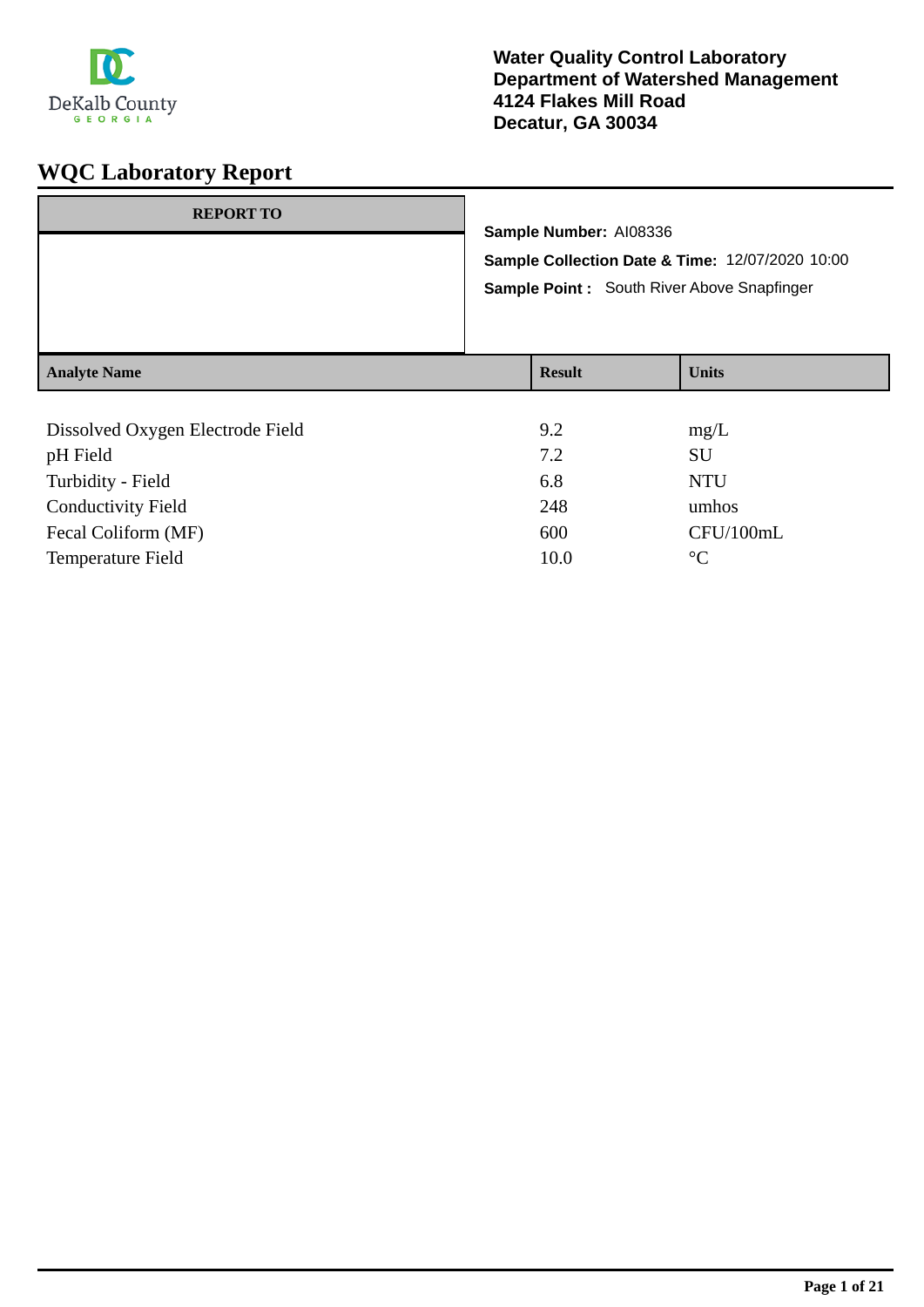

| <b>Analyte Name</b> |                                                                           | <b>Result</b> | <b>Units</b> |
|---------------------|---------------------------------------------------------------------------|---------------|--------------|
|                     | Sample Point: South River Below Snapfinger                                |               |              |
|                     | Sample Number: AI08337<br>Sample Collection Date & Time: 12/07/2020 09:45 |               |              |
| <b>REPORT TO</b>    |                                                                           |               |              |

| Temperature Field                | 9.7  | $\rm ^{\circ}C$ |
|----------------------------------|------|-----------------|
| Dissolved Oxygen Electrode Field | 9.8  | mg/L            |
| pH Field                         | 6.5  | SU              |
| Turbidity - Field                | 4.9  | <b>NTU</b>      |
| <b>Conductivity Field</b>        | 250  | umhos           |
| Fecal Coliform (MF)              | 1000 | CFU/100mL       |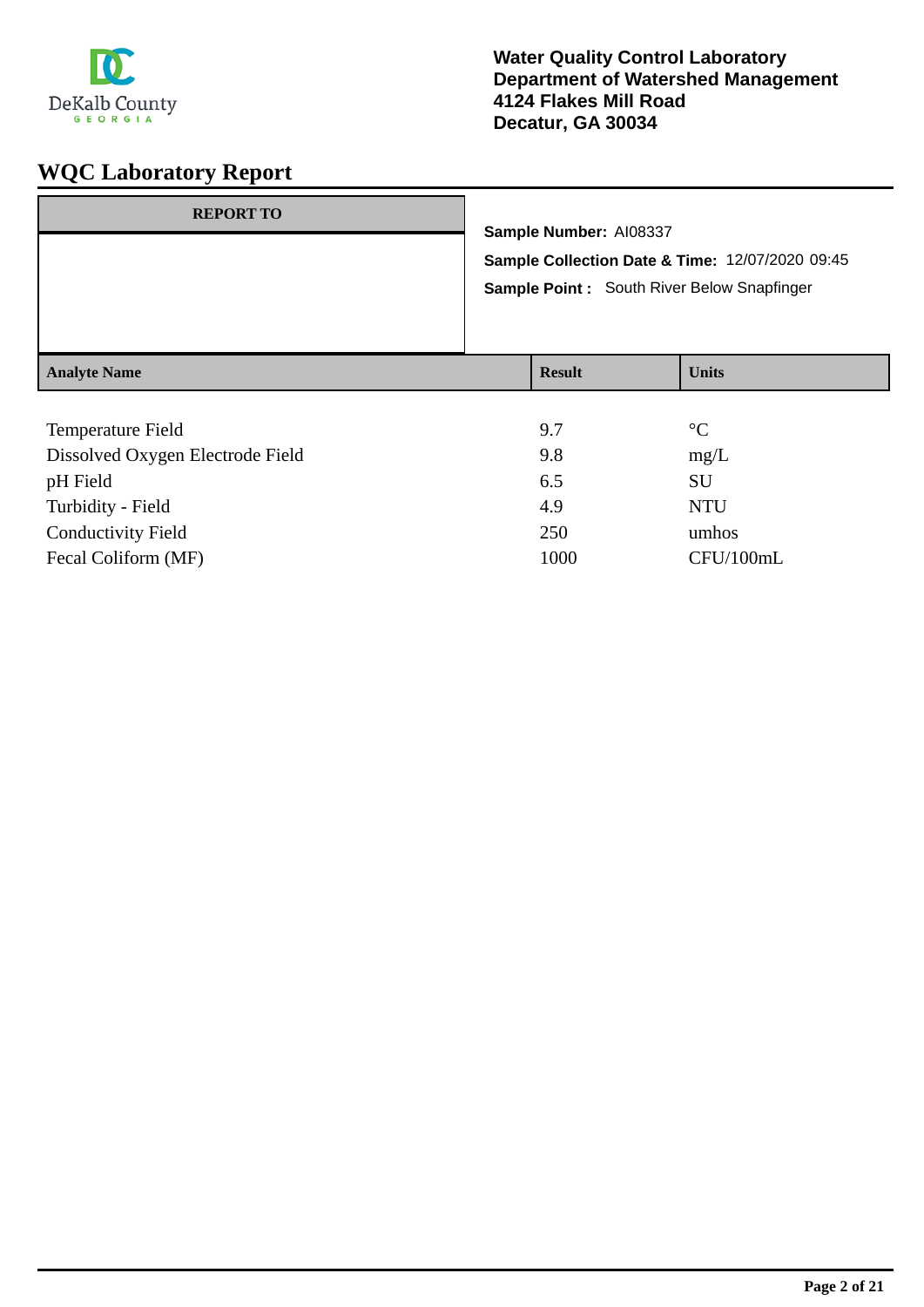

| <b>REPORT TO</b>    | Sample Number: AI08338<br>Sample Point : South River Above LAS | Sample Collection Date & Time: 12/07/2020 11:10 |
|---------------------|----------------------------------------------------------------|-------------------------------------------------|
| <b>Analyte Name</b> | <b>Result</b>                                                  | <b>Units</b>                                    |
|                     |                                                                |                                                 |

| Turbidity - Field                | 5.5  | <b>NTU</b>      |
|----------------------------------|------|-----------------|
| <b>Conductivity Field</b>        | 205  | umhos           |
| Dissolved Oxygen Electrode Field | 10.5 | mg/L            |
| pH Field                         | 7.7  | SU              |
| Fecal Coliform (MF)              | 350  | CFU/100mL       |
| <b>Temperature Field</b>         | 11.1 | $\rm ^{\circ}C$ |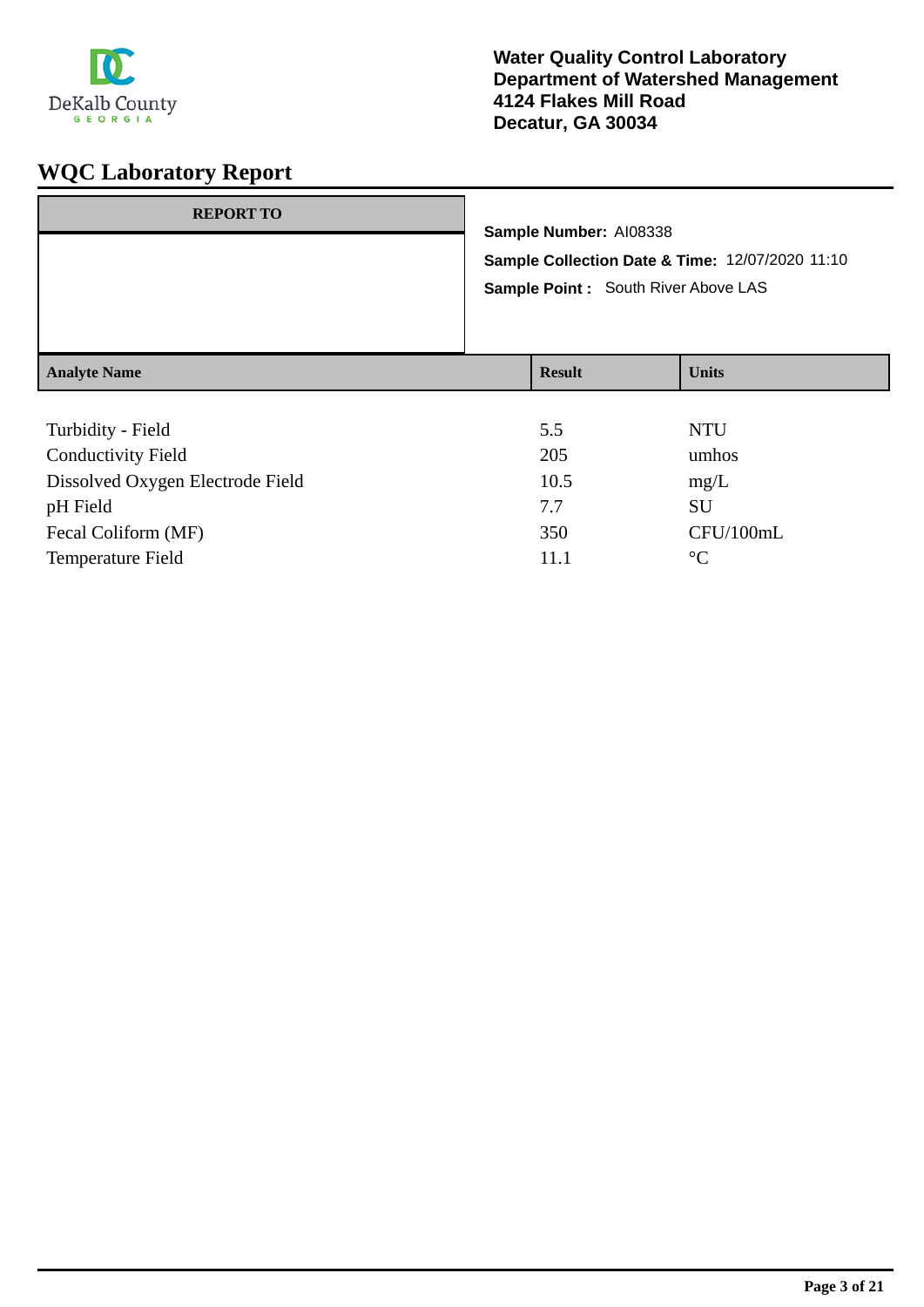

| <b>REPORT TO</b>                       | Sample Number: AI08339<br>Sample Collection Date & Time: 12/07/2020 10:15<br>Sample Point: South River Below LAS |               |              |
|----------------------------------------|------------------------------------------------------------------------------------------------------------------|---------------|--------------|
| <b>Analyte Name</b>                    |                                                                                                                  | <b>Result</b> | <b>Units</b> |
| $\alpha$ 1 $\beta$ $\beta$ $\gamma$ 11 |                                                                                                                  | $\Delta 0$    |              |

| <b>Conductivity Field</b>        | 206  | umhos           |
|----------------------------------|------|-----------------|
| Fecal Coliform (MF)              | 220  | CFU/100mL       |
| Turbidity - Field                | 6.8  | <b>NTU</b>      |
| pH Field                         | 7.3  | SU              |
| Dissolved Oxygen Electrode Field | 9.9  | mg/L            |
| Temperature Field                | 11.1 | $\rm ^{\circ}C$ |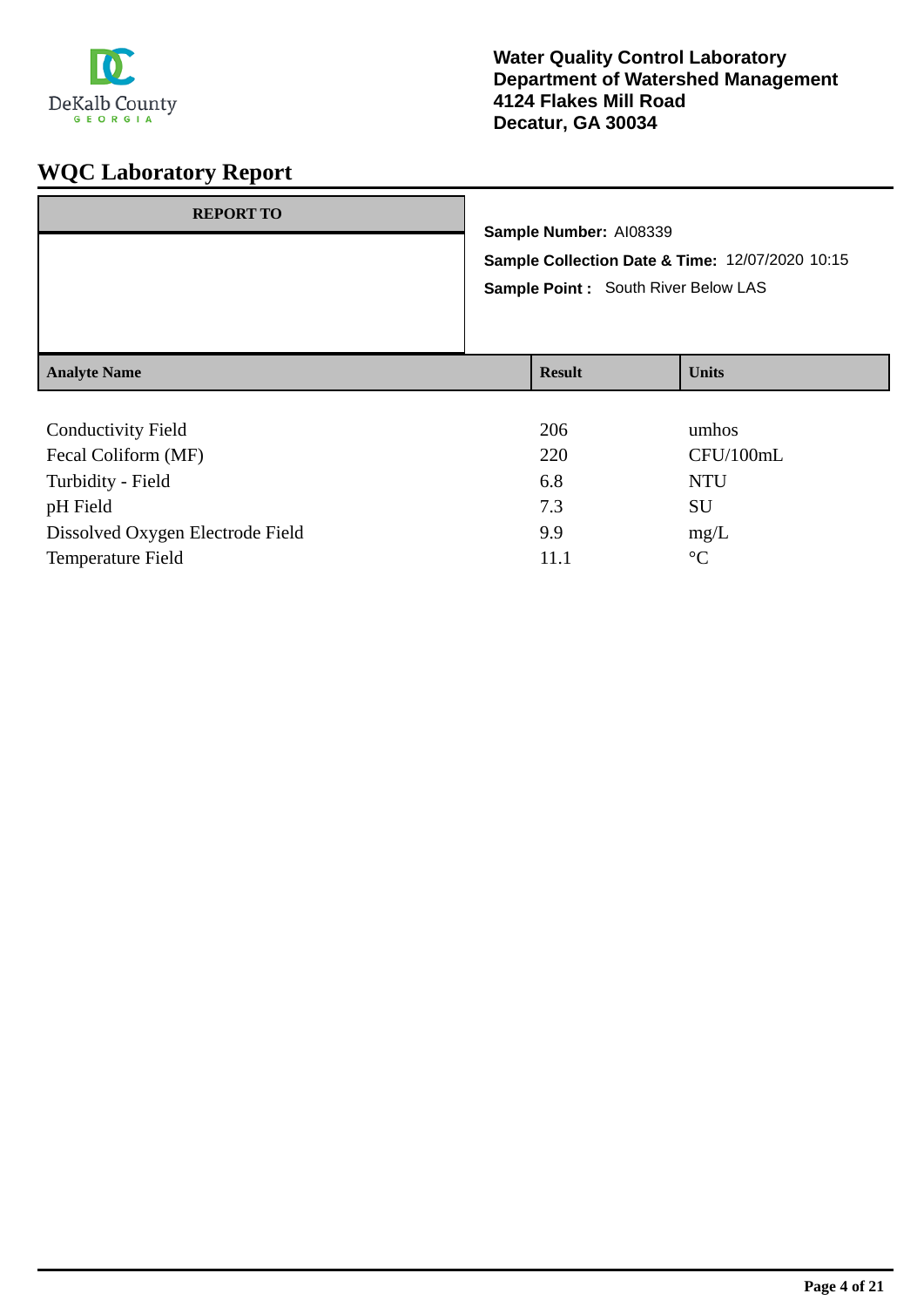

| <b>REPORT TO</b>    |                                                                                                | Sample Number: AI08340 |              |
|---------------------|------------------------------------------------------------------------------------------------|------------------------|--------------|
|                     | Sample Collection Date & Time: 12/07/2020 10:35<br>Sample Point: South River Below Pole Bridge |                        |              |
| <b>Analyte Name</b> |                                                                                                | <b>Result</b>          | <b>Units</b> |
|                     |                                                                                                |                        |              |

| Dissolved Oxygen Electrode Field | 10.1 | mg/L            |
|----------------------------------|------|-----------------|
| pH Field                         | 7.4  | <b>SU</b>       |
| Turbidity - Field                | 8.1  | <b>NTU</b>      |
| <b>Conductivity Field</b>        | 220  | umhos           |
| Fecal Coliform (MF)              | 180  | CFU/100mL       |
| Temperature Field                | 11.1 | $\rm ^{\circ}C$ |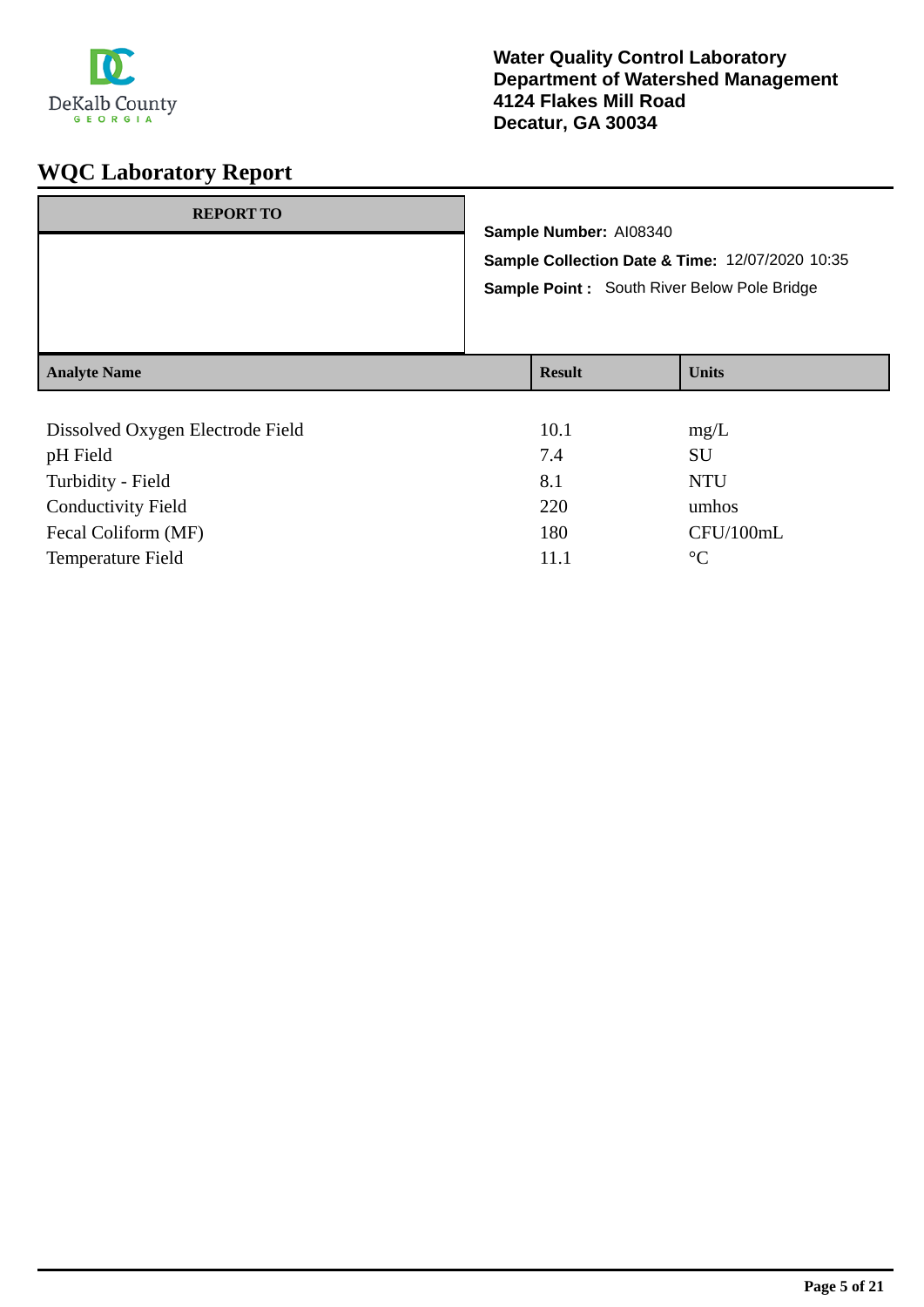

| <b>REPORT TO</b>    | Sample Number: AI08341 | Sample Collection Date & Time: 12/07/2020 10:50<br>Sample Point: Pole Bridge Creek Abv LAS #10 |
|---------------------|------------------------|------------------------------------------------------------------------------------------------|
| <b>Analyte Name</b> | <b>Result</b>          | <b>Units</b>                                                                                   |
|                     |                        |                                                                                                |

| Turbidity - Field                | 6.9  | <b>NTU</b>      |
|----------------------------------|------|-----------------|
| Fecal Coliform (MF)              | 190  | CFU/100mL       |
| <b>Conductivity Field</b>        | 79   | umhos           |
| Dissolved Oxygen Electrode Field | 10.3 | mg/L            |
| Temperature Field                | 9.9  | $\rm ^{\circ}C$ |
| pH Field                         | 7.8  | SU              |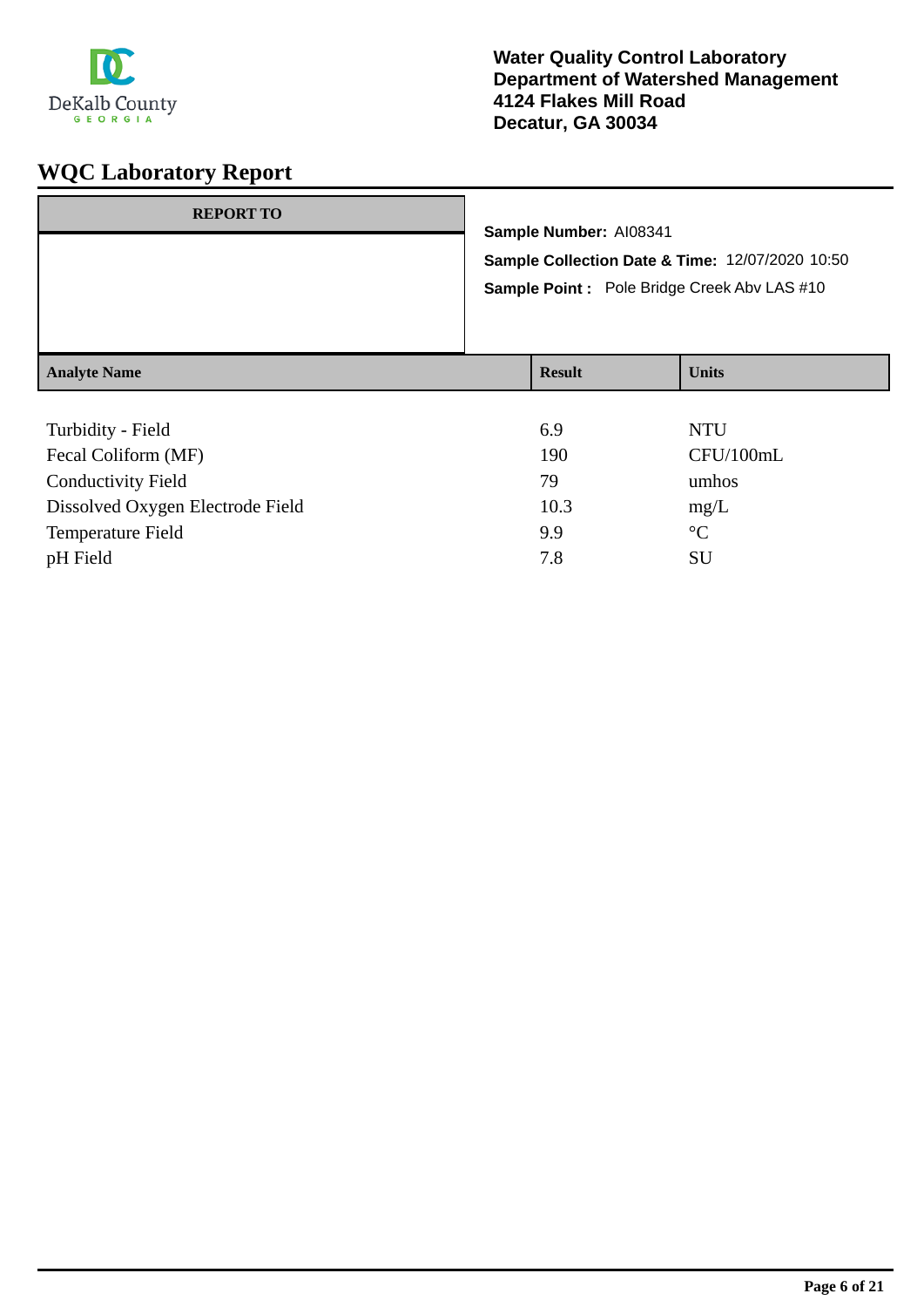

| <b>REPORT TO</b>    |                                                                                               | Sample Number: AI08342 |              |
|---------------------|-----------------------------------------------------------------------------------------------|------------------------|--------------|
|                     | Sample Collection Date & Time: 12/07/2020 10:25<br>Sample Point : Pole Bridge Creek Below LAS |                        |              |
| <b>Analyte Name</b> |                                                                                               | <b>Result</b>          | <b>Units</b> |

| 9.8  | $\rm ^{\circ}C$ |
|------|-----------------|
| 10.3 | mg/L            |
| 7.6  | SU              |
| 6.0  | <b>NTU</b>      |
| 79   | umhos           |
| 180  | CFU/100mL       |
|      |                 |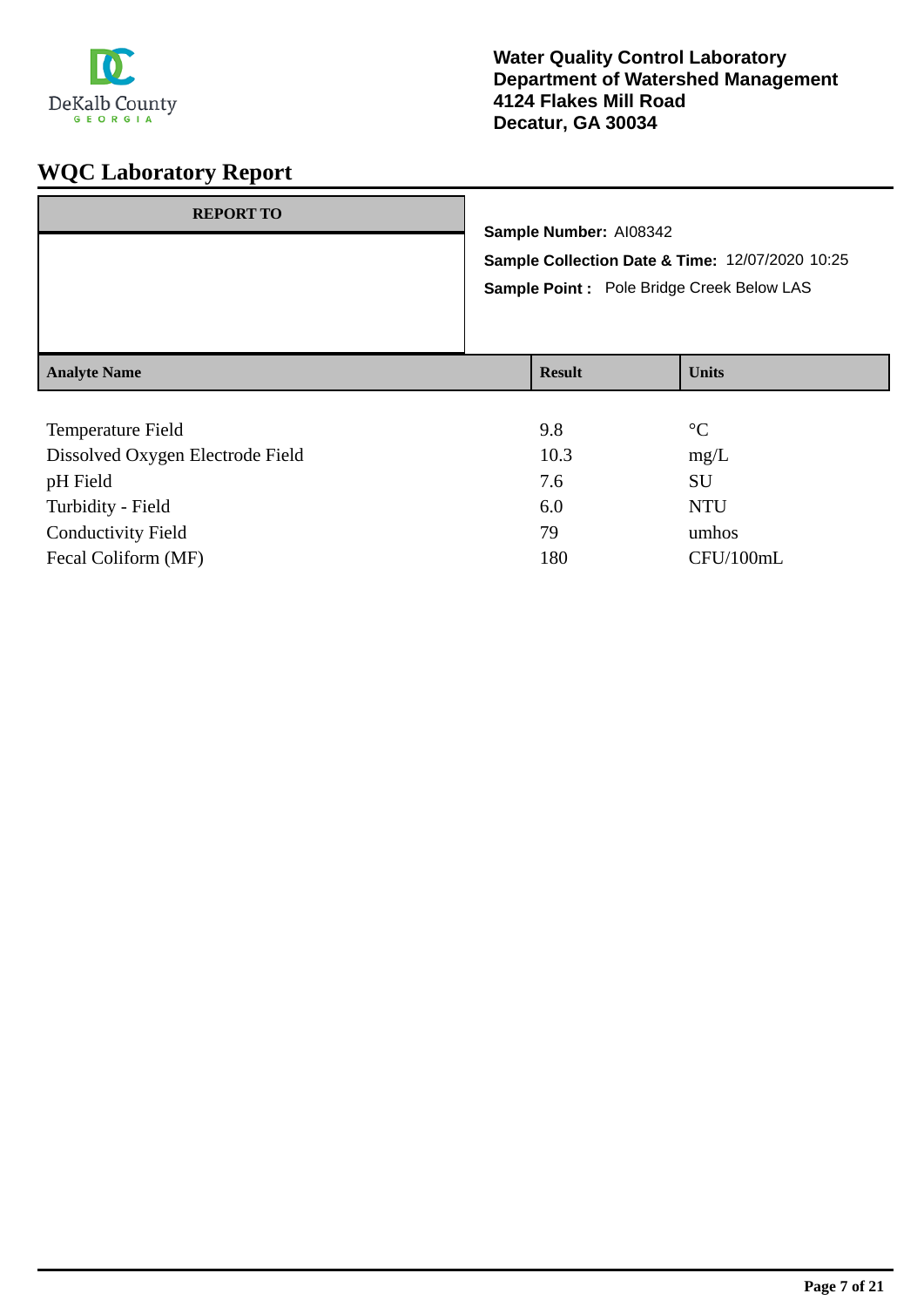

| <b>REPORT TO</b>          |                                                                           |                                                  |              |
|---------------------------|---------------------------------------------------------------------------|--------------------------------------------------|--------------|
|                           | Sample Number: AI08343<br>Sample Collection Date & Time: 12/07/2020 10:55 |                                                  |              |
|                           |                                                                           |                                                  |              |
|                           |                                                                           | <b>Sample Point:</b> South River at Moreland Ave |              |
|                           |                                                                           |                                                  |              |
|                           |                                                                           |                                                  |              |
| <b>Analyte Name</b>       |                                                                           | <b>Result</b>                                    | <b>Units</b> |
|                           |                                                                           |                                                  |              |
| <b>Conductivity Field</b> |                                                                           | 278                                              | umhos        |

| 210  | umuus           |
|------|-----------------|
| 3.2  | <b>NTU</b>      |
| 7.7  | SU              |
| 9.2  | $\rm ^{\circ}C$ |
| 5000 | CFU/100mL       |
| 10.3 | mg/L            |
|      |                 |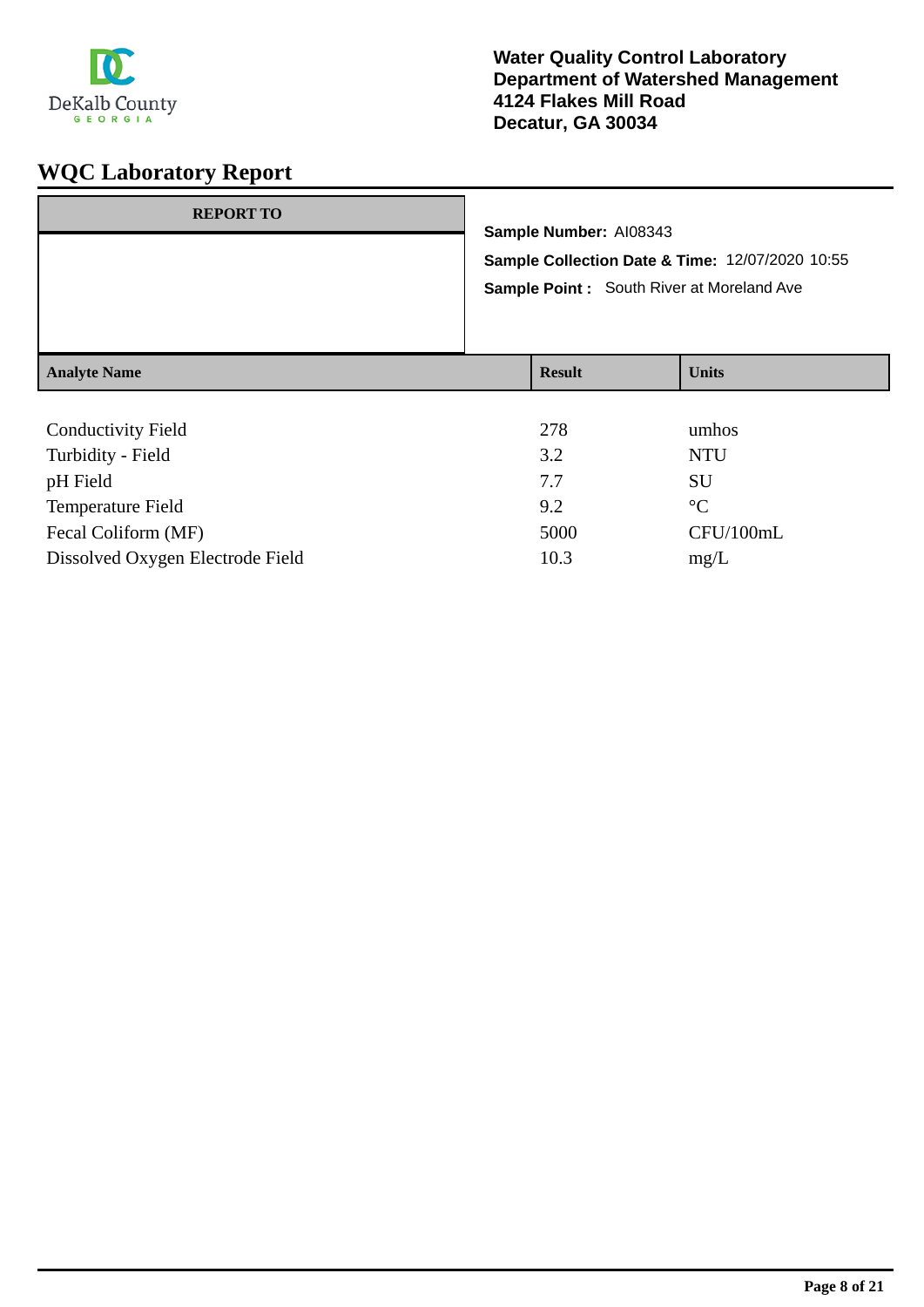

| <b>REPORT TO</b>    | Sample Number: AI08344<br>Sample Point : South River at Bouldercrest Rd | Sample Collection Date & Time: 12/07/2020 10:35 |
|---------------------|-------------------------------------------------------------------------|-------------------------------------------------|
| <b>Analyte Name</b> | <b>Result</b>                                                           | <b>Units</b>                                    |
|                     |                                                                         |                                                 |

| Turbidity - Field                | 3.9  | <b>NTU</b>      |
|----------------------------------|------|-----------------|
| <b>Conductivity Field</b>        | 254  | umhos           |
| <b>Temperature Field</b>         | 9.3  | $\rm ^{\circ}C$ |
| pH Field                         | 7.6  | <b>SU</b>       |
| Dissolved Oxygen Electrode Field | 10.3 | mg/L            |
| Fecal Coliform (MF)              | 150  | CFU/100mL       |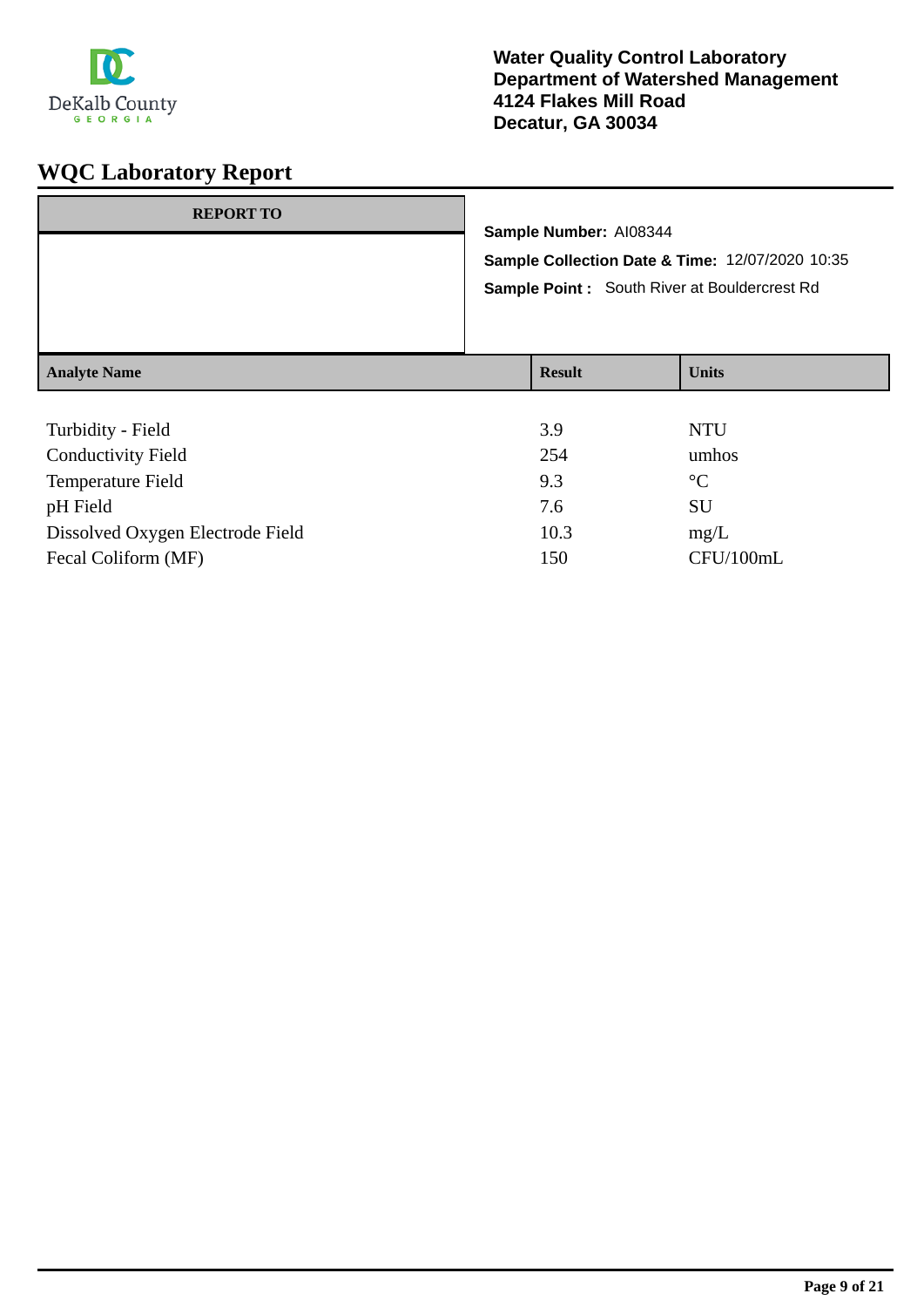

| <b>REPORT TO</b>    | Sample Number: AI08359<br>Sample Collection Date & Time: 12/08/2020 10:05<br><b>Sample Point: Swift Creek</b> |               |                 |
|---------------------|---------------------------------------------------------------------------------------------------------------|---------------|-----------------|
| <b>Analyte Name</b> |                                                                                                               | <b>Result</b> | <b>Units</b>    |
| Temperature Field   |                                                                                                               | 5.6           | $\rm ^{\circ}C$ |

| mg/L      |
|-----------|
| SU        |
| CFU/100mL |
| umhos     |
|           |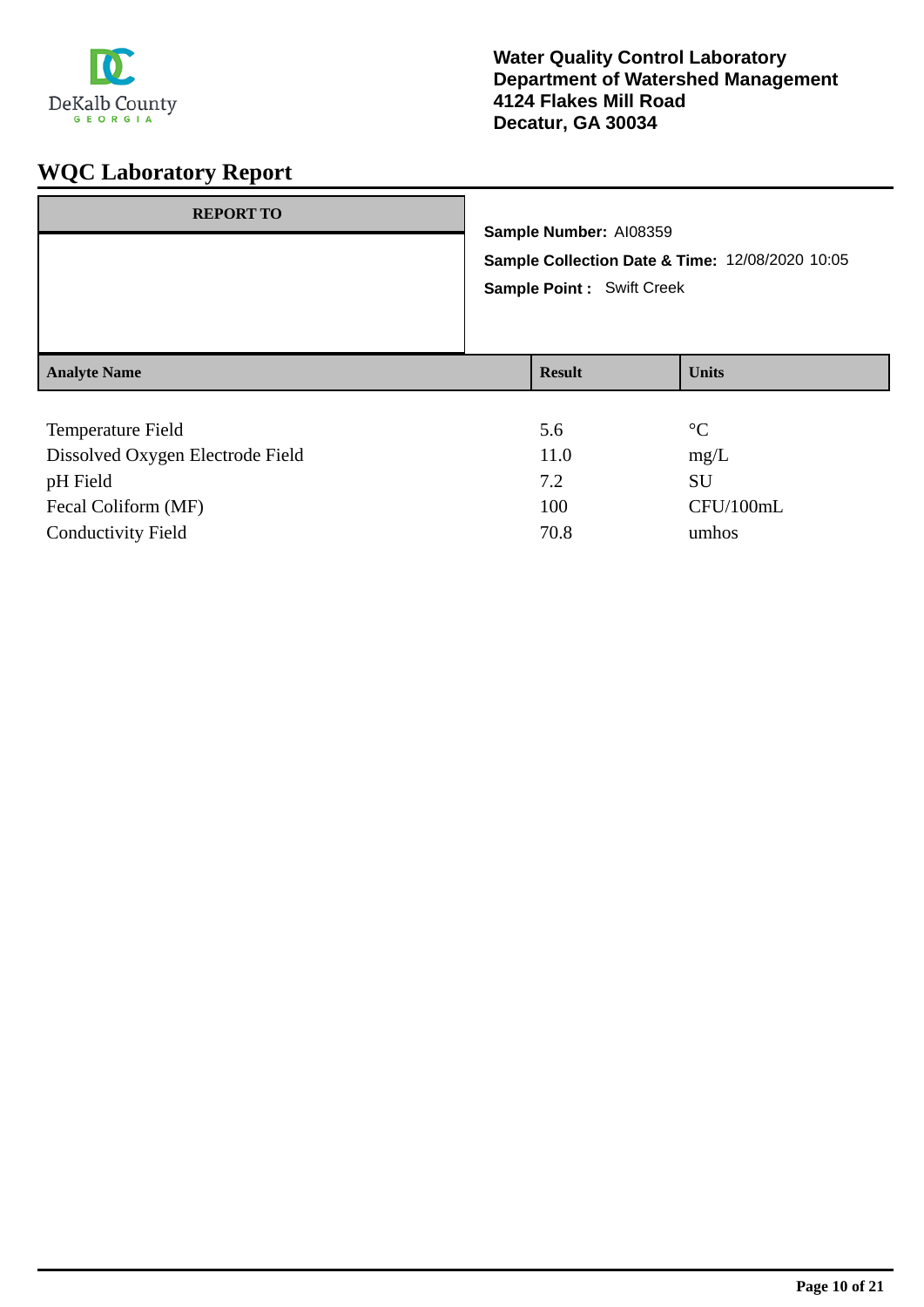

| <b>REPORT TO</b>                             | Sample Number: AI08360<br>Sample Collection Date & Time: 12/08/2020 10:20<br>Sample Point : Stone Mountain Ck Rock Chapel |                    |  |
|----------------------------------------------|---------------------------------------------------------------------------------------------------------------------------|--------------------|--|
| <b>Analyte Name</b>                          | <b>Result</b>                                                                                                             | <b>Units</b>       |  |
| Dissolved Oxygen Electrode Field<br>nU Eiold | 11.1<br>72                                                                                                                | mg/L<br><b>CTT</b> |  |

| pH Field                  | 7.3  | SU        |
|---------------------------|------|-----------|
| Fecal Coliform (MF)       | 280  | CFU/100mL |
| <b>Conductivity Field</b> | 63.7 | umhos     |
| Temperature Field         | 7.0  | $\circ$ C |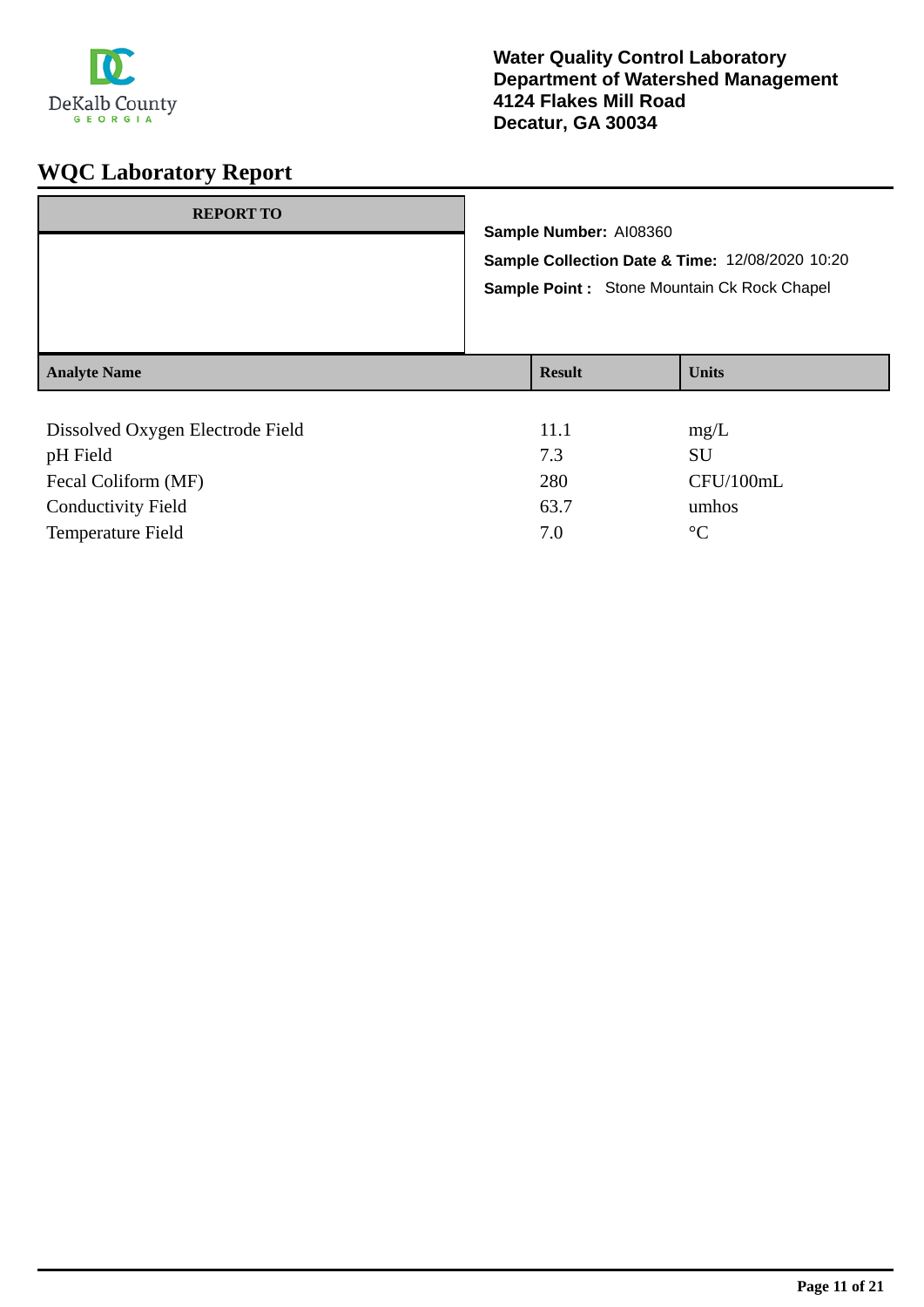

| <b>REPORT TO</b>          | Sample Number: AI08361<br>Sample Collection Date & Time: 12/08/2020 11:35<br>Sample Point: Stone Mountain Ck Lilburn Road |              |  |
|---------------------------|---------------------------------------------------------------------------------------------------------------------------|--------------|--|
| <b>Analyte Name</b>       | <b>Result</b>                                                                                                             | <b>Units</b> |  |
|                           |                                                                                                                           |              |  |
|                           |                                                                                                                           |              |  |
| Fecal Coliform (MF)       | 60                                                                                                                        | CFU/100mL    |  |
| <b>Conductivity Field</b> | 134.5                                                                                                                     | umhos        |  |
| pH Field                  | 7.8                                                                                                                       | SU           |  |

Temperature Field 6.6 °C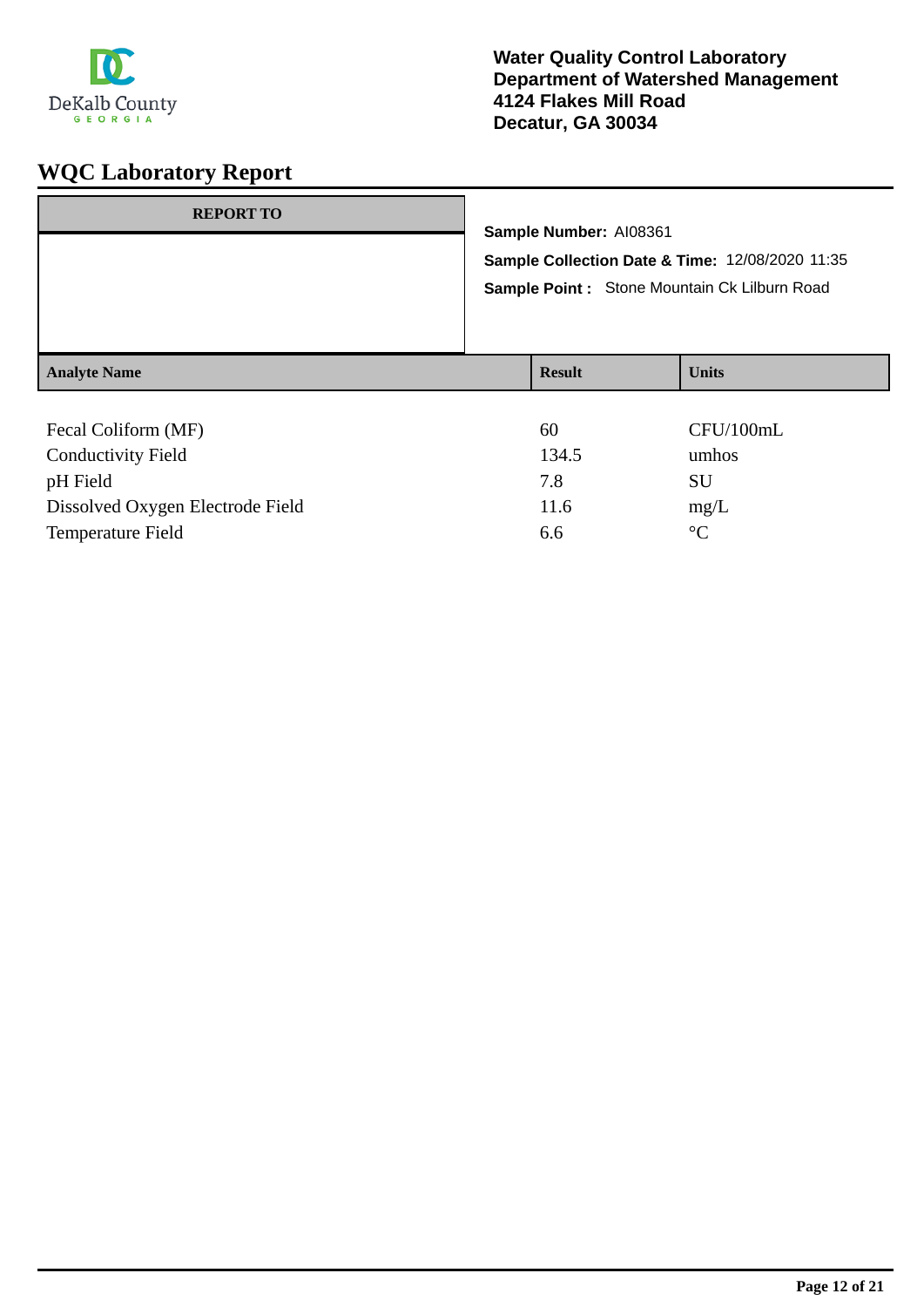

| <b>REPORT TO</b>                             | Sample Number: AI08362<br>Sample Collection Date & Time: 12/08/2020 10:35<br>Sample Point: Yellow River Rock Chapel Rd |               |                   |
|----------------------------------------------|------------------------------------------------------------------------------------------------------------------------|---------------|-------------------|
| <b>Analyte Name</b>                          |                                                                                                                        | <b>Result</b> | <b>Units</b>      |
| Dissolved Oxygen Electrode Field<br>pH Field |                                                                                                                        | 11.4<br>8.1   | mg/L<br><b>SU</b> |

Fecal Coliform (MF) 120 CFU/100mL Conductivity Field 152.9 umhos Temperature Field 6.9 °C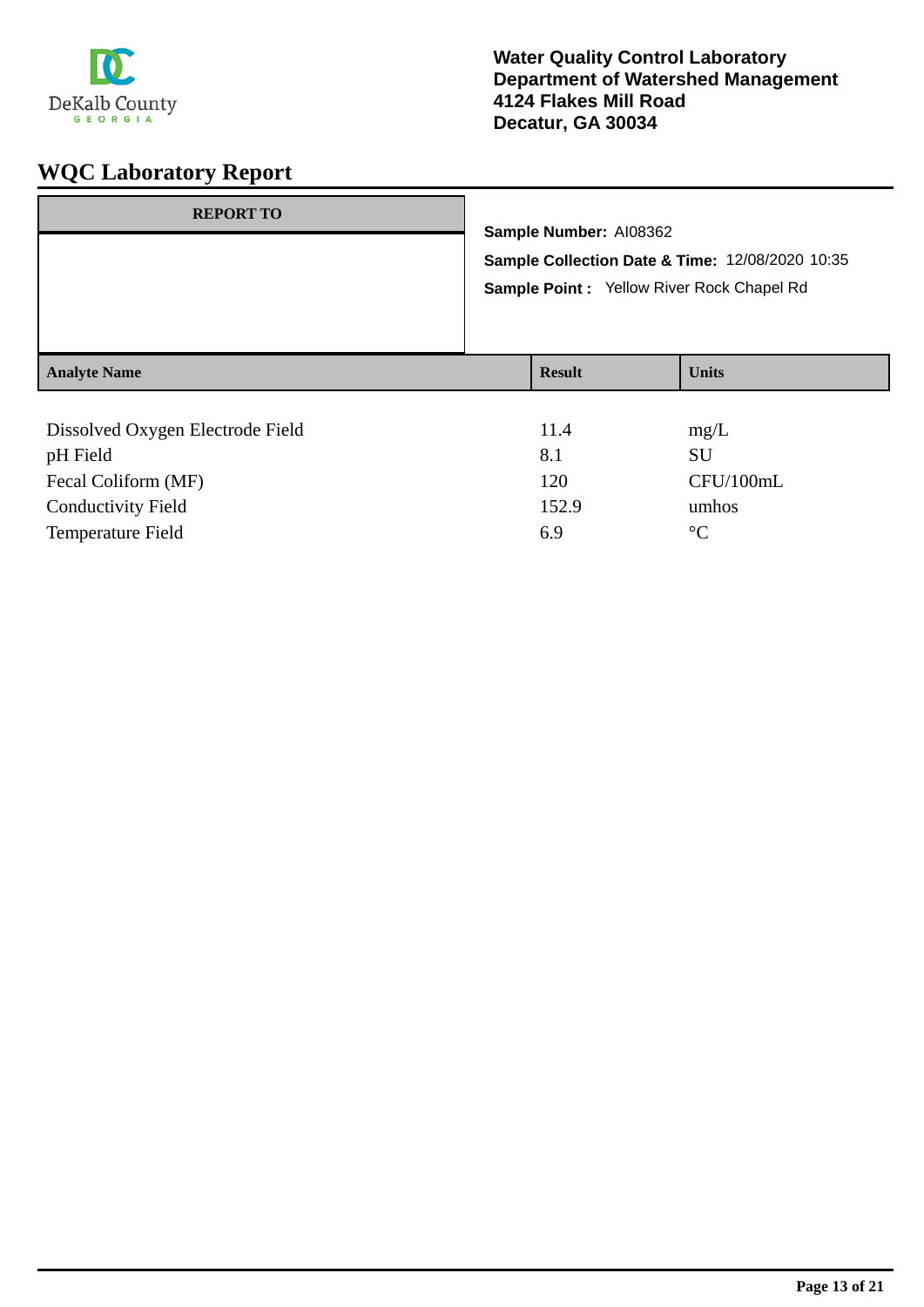

| <b>REPORT TO</b>                 |                        |                                                 |  |
|----------------------------------|------------------------|-------------------------------------------------|--|
|                                  | Sample Number: AI08363 |                                                 |  |
|                                  |                        | Sample Collection Date & Time: 12/08/2020 10:55 |  |
|                                  |                        | Sample Point : Yellow River Pleasant Hill Rd    |  |
|                                  |                        |                                                 |  |
|                                  |                        |                                                 |  |
| <b>Analyte Name</b>              | <b>Result</b>          | <b>Units</b>                                    |  |
|                                  |                        |                                                 |  |
| Dissolved Oxygen Electrode Field | 11.4                   | mg/L                                            |  |
| <b>Conductivity Field</b>        | 139.9                  | umhos                                           |  |

| Conductivity Field       | 139.9 | umhos       |
|--------------------------|-------|-------------|
| <b>Temperature Field</b> | 6.8   | $^{\circ}C$ |
| pH Field                 | 8.0   | SU          |
| Fecal Coliform (MF)      | 130   | CFU/100mL   |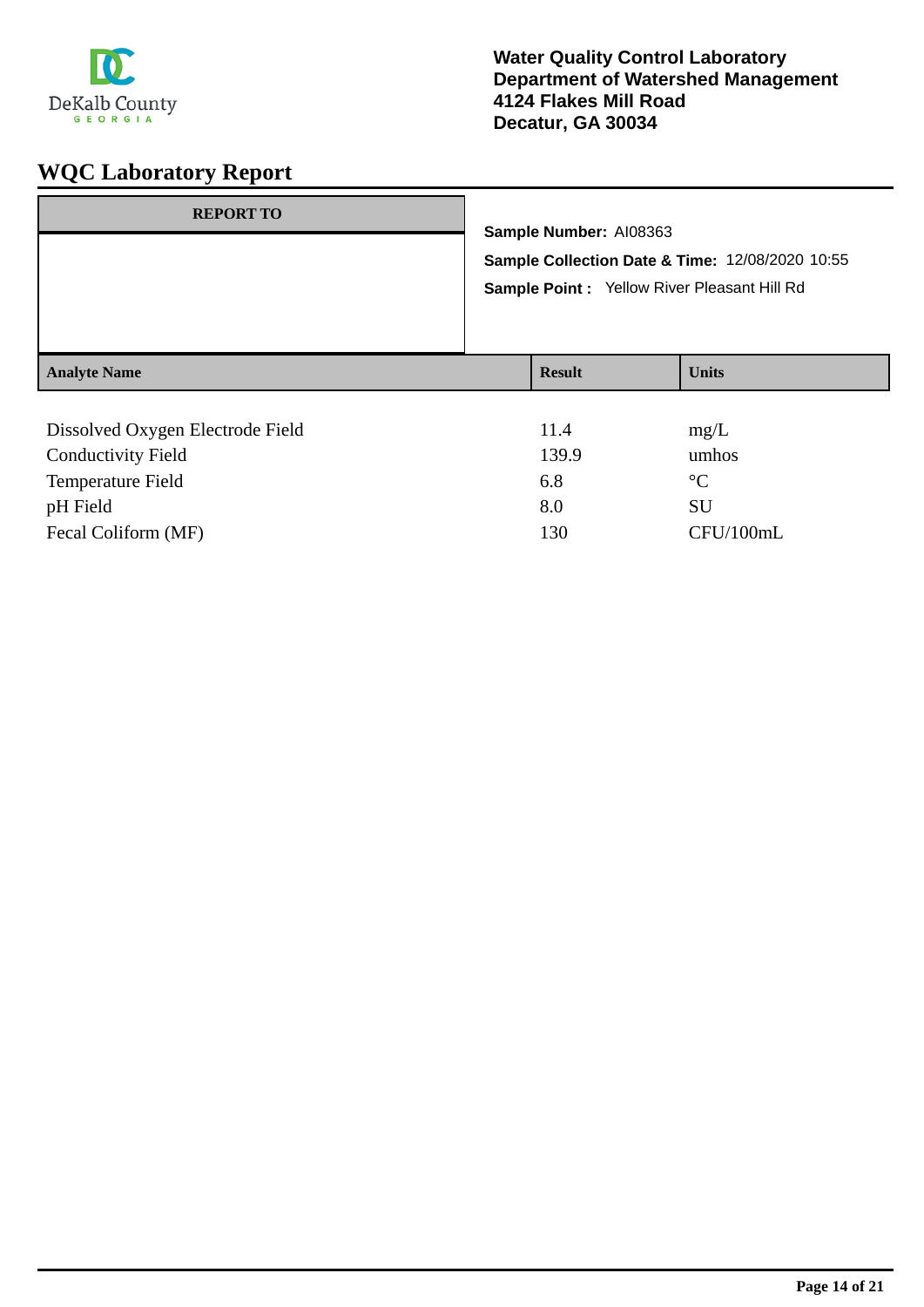

| <b>REPORT TO</b>          | Sample Number: AI08364<br>Sample Collection Date & Time: 12/08/2020 11:45<br>Sample Point : Little Stone Mountain Creek |               |              |
|---------------------------|-------------------------------------------------------------------------------------------------------------------------|---------------|--------------|
| <b>Analyte Name</b>       |                                                                                                                         | <b>Result</b> | <b>Units</b> |
| <b>Conductivity Field</b> |                                                                                                                         | 128.1         | umhos        |

| 120.1 | umuvo           |
|-------|-----------------|
| 7.6   | $\rm ^{\circ}C$ |
| 10.6  | mg/L            |
| 77    | SU              |
| 120   | CFU/100mL       |
|       |                 |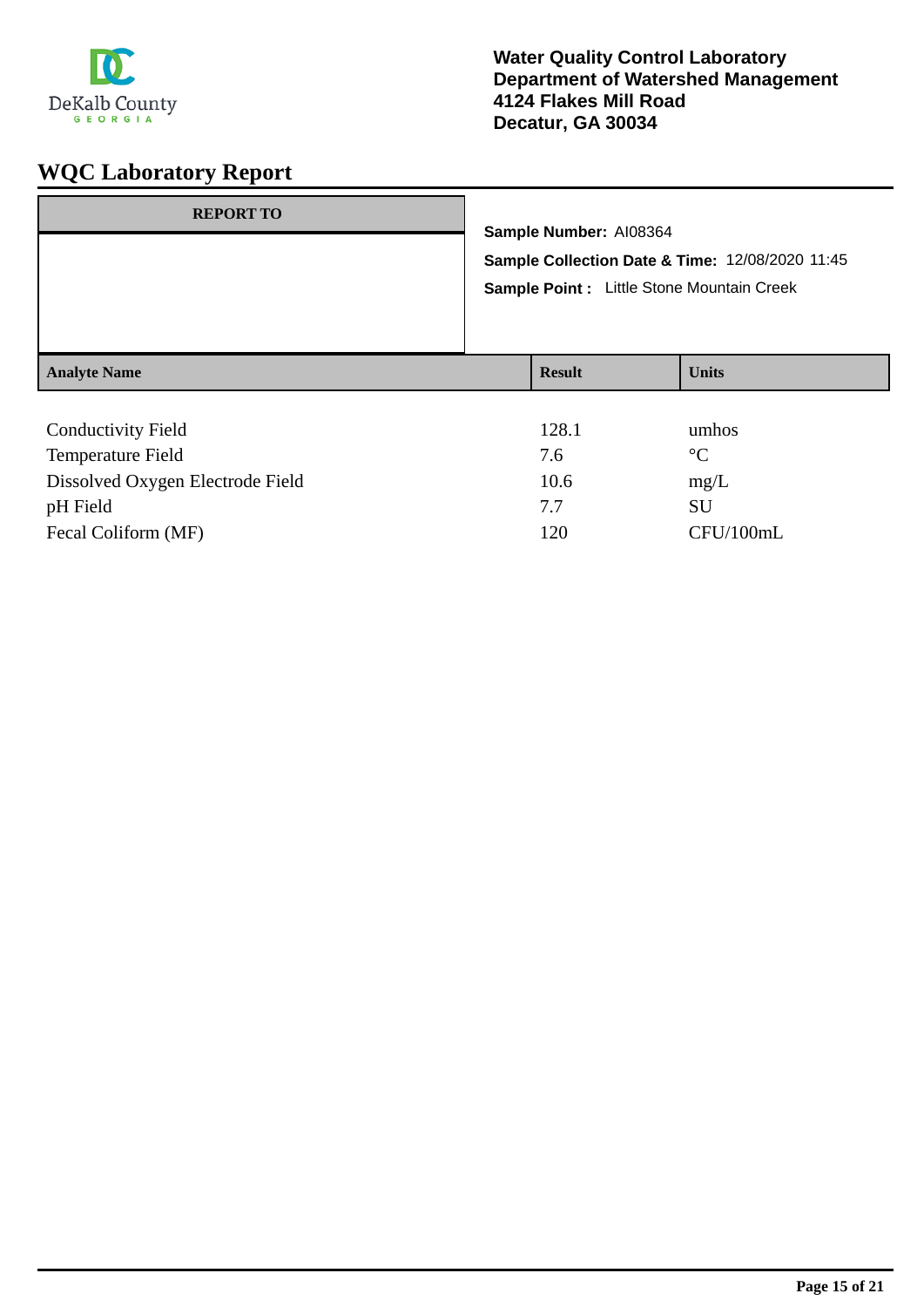

| <b>REPORT TO</b>                 | Sample Number: AI08365<br>Sample Collection Date & Time: 12/08/2020 09:45<br><b>Sample Point:</b> Fecal monitoring site at Bruce St.<br>Lithonia |               |                 |
|----------------------------------|--------------------------------------------------------------------------------------------------------------------------------------------------|---------------|-----------------|
| <b>Analyte Name</b>              |                                                                                                                                                  | <b>Result</b> | <b>Units</b>    |
|                                  |                                                                                                                                                  |               |                 |
| Dissolved Oxygen Electrode Field |                                                                                                                                                  | 10.4          | mg/L            |
| Fecal Coliform (MF)              |                                                                                                                                                  | 200           | CFU/100mL       |
| <b>Conductivity Field</b>        |                                                                                                                                                  | 123.4         | umhos           |
| Temperature Field                |                                                                                                                                                  | 7.5           | $\rm ^{\circ}C$ |
| Turbidity - Field                |                                                                                                                                                  | 3.4           | <b>NTU</b>      |
| pH Field                         |                                                                                                                                                  | 6.3           | SU              |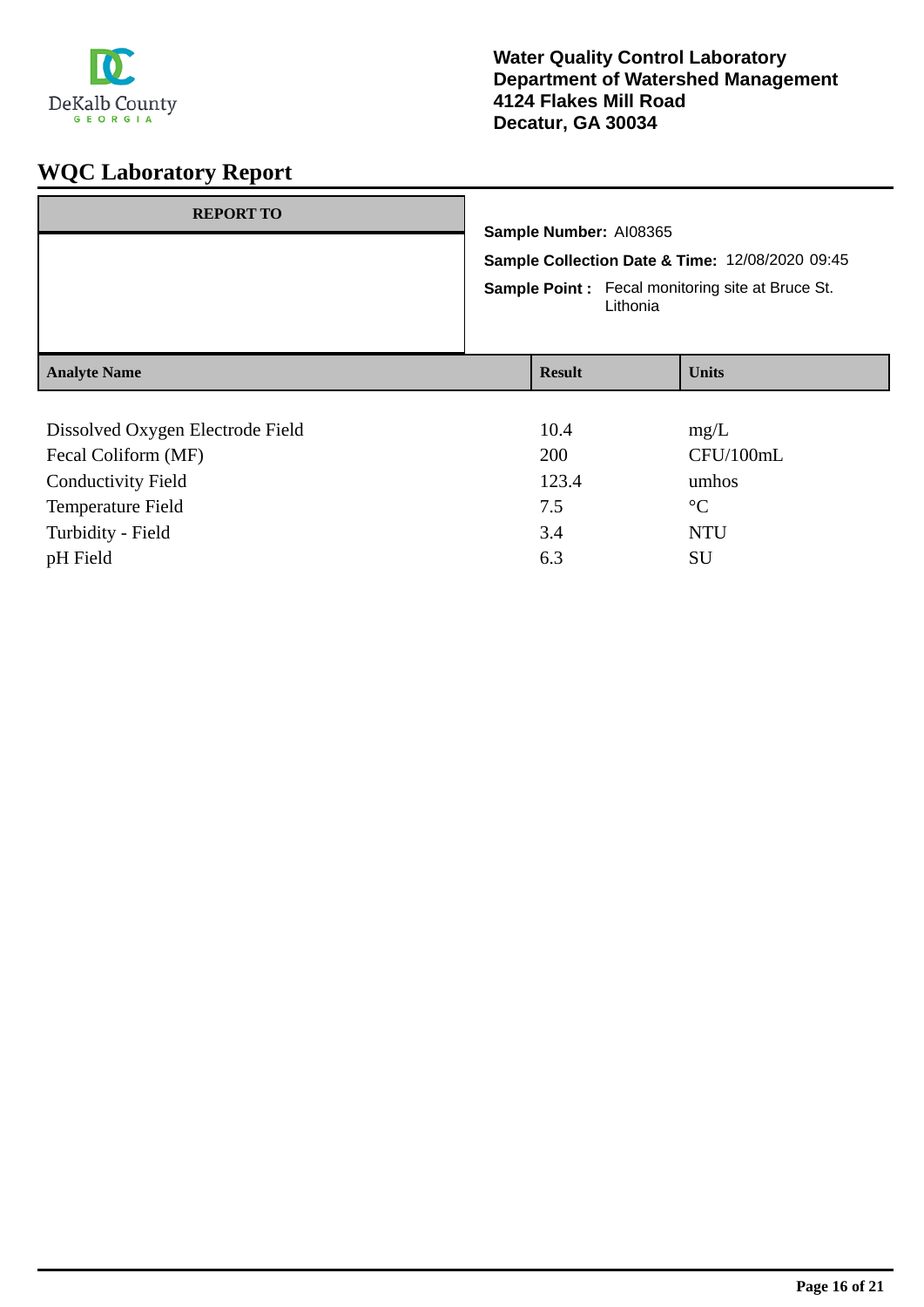

| <b>REPORT TO</b>    | Sample Number: AI08390<br>Sample Collection Date & Time: 12/09/2020 10:30<br>Sample Point: Ball Mill Creek: Dunwoody Club |                  |               |
|---------------------|---------------------------------------------------------------------------------------------------------------------------|------------------|---------------|
| <b>Analyte Name</b> |                                                                                                                           | <b>Result</b>    | <b>Units</b>  |
| $T = 1.11$          |                                                                                                                           | $\sim$ $\lambda$ | <b>NITTIT</b> |

| Turbidity - Field                | 3.4  | <b>NTU</b>      |
|----------------------------------|------|-----------------|
| <b>Conductivity Field</b>        | 121  | umhos           |
| Fecal Coliform (MF)              | 380  | CFU/100mL       |
| Temperature Field                | 6.1  | $\rm ^{\circ}C$ |
| Dissolved Oxygen Electrode Field | 11.0 | mg/L            |
| pH Field                         | 7.8  | SU              |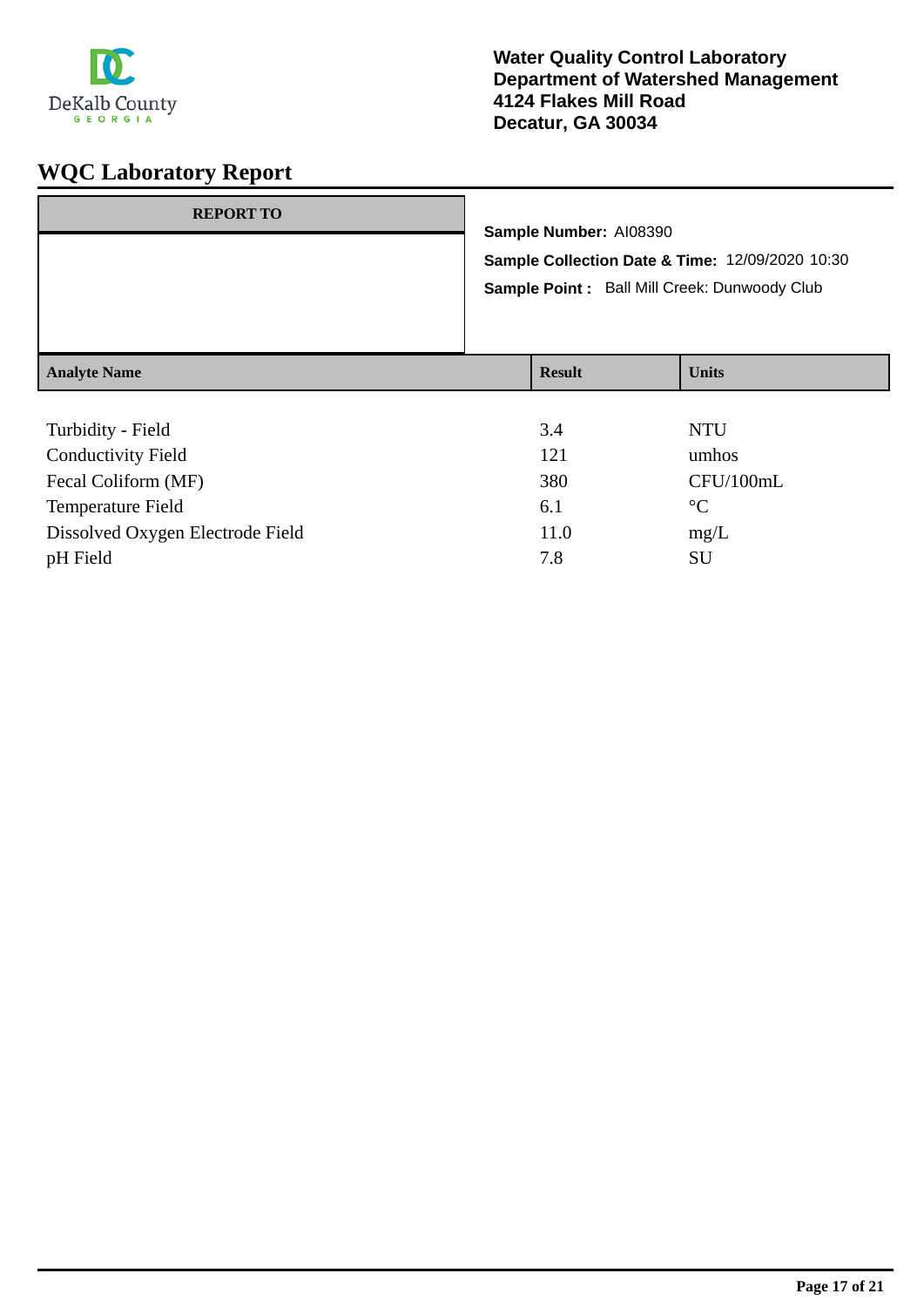

| <b>Result</b><br><b>Units</b> | <b>REPORT TO</b>    | Sample Number: AI08391<br>Sample Point: Bubbling Creek: Harts Mill Rd | Sample Collection Date & Time: 12/09/2020 10:05 |
|-------------------------------|---------------------|-----------------------------------------------------------------------|-------------------------------------------------|
|                               | <b>Analyte Name</b> |                                                                       |                                                 |

| Temperature Field                | 6.1  | $\rm ^{\circ}C$ |
|----------------------------------|------|-----------------|
| Dissolved Oxygen Electrode Field | 12.1 | mg/L            |
| pH Field                         | 7.7  | SU              |
| Fecal Coliform (MF)              | 120  | CFU/100mL       |
| <b>Conductivity Field</b>        | 147  | umhos           |
| Turbidity - Field                | 1.2  | <b>NTU</b>      |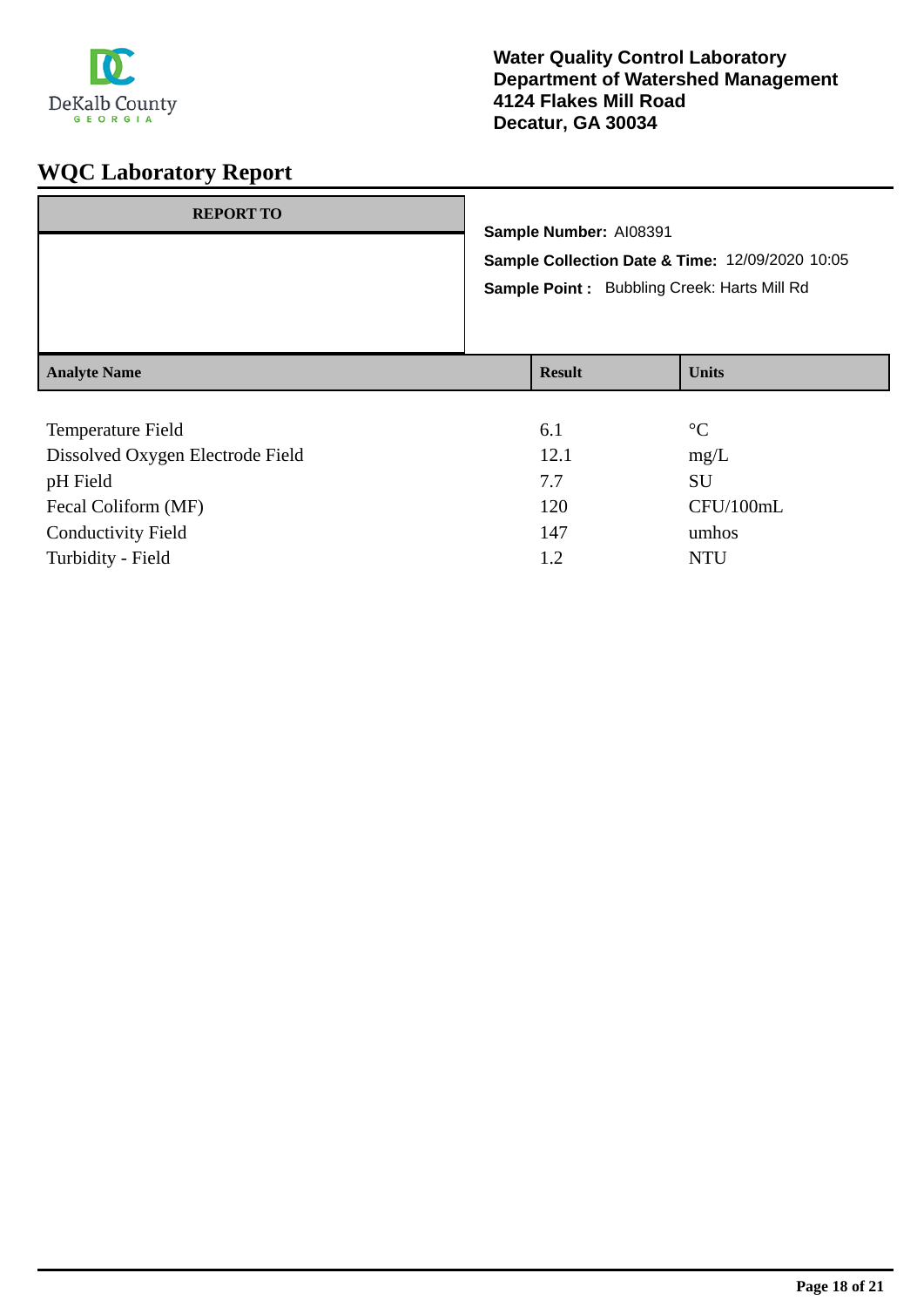

| <b>REPORT TO</b>                            |                                                                                                                           |              |
|---------------------------------------------|---------------------------------------------------------------------------------------------------------------------------|--------------|
|                                             | Sample Number: AI08392<br>Sample Collection Date & Time: 12/09/2020 09:35<br>Sample Point: Burnt Fork Creek: N D Hill Rd. |              |
| <b>Analyte Name</b>                         | <b>Result</b>                                                                                                             | <b>Units</b> |
| $F_{\alpha}$ $C_{\alpha}$ $F_{\alpha}$ (ME) | 500.                                                                                                                      | CETI/100mI   |

| Fecal Coliform (MF)              | 500  | CFU/100mL       |
|----------------------------------|------|-----------------|
| <b>Conductivity Field</b>        | 114  | umhos           |
| Dissolved Oxygen Electrode Field | 11.0 | mg/L            |
| Temperature Field                | 6.6  | $\rm ^{\circ}C$ |
| Turbidity - Field                | 6.7  | <b>NTU</b>      |
| pH Field                         | 7.2  | <b>SU</b>       |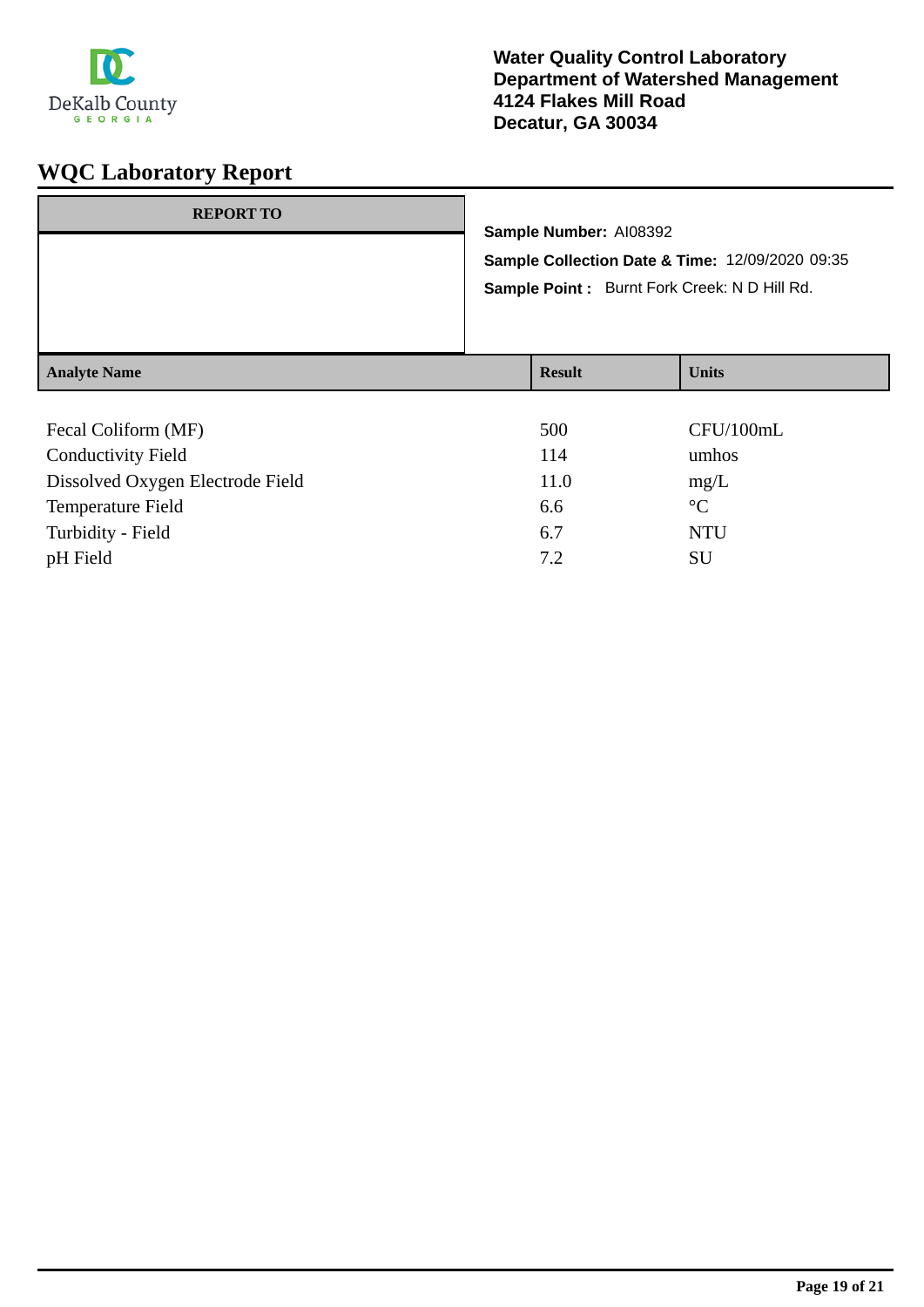

| <b>REPORT TO</b>                 |                                                                                      |  |              |
|----------------------------------|--------------------------------------------------------------------------------------|--|--------------|
|                                  | Sample Number: AI08422                                                               |  |              |
|                                  | Sample Collection Date & Time: 12/11/2020 10:15                                      |  |              |
|                                  | <b>Sample Point:</b> Fecal monitoring site at Dekalb<br>Memorial Park (Wilkinson Dr) |  |              |
| <b>Analyte Name</b>              | <b>Result</b>                                                                        |  | <b>Units</b> |
|                                  |                                                                                      |  |              |
| Fecal Coliform (MF)              | 480                                                                                  |  | CFU/100mL    |
| Dissolved Oxygen Electrode Field | 9.6                                                                                  |  | mg/L         |

| Dissolved OAygen Literature Field | ,,,, | $\mathbf{H}(\mathbf{z})$ |
|-----------------------------------|------|--------------------------|
| <b>Conductivity Field</b>         | 226  | umhos                    |
| pH Field                          | 6.4  | SU                       |
| Temperature Field                 | 10.8 | $^{\circ}C$              |
| Turbidity - Field                 | 2.8  | NTH                      |